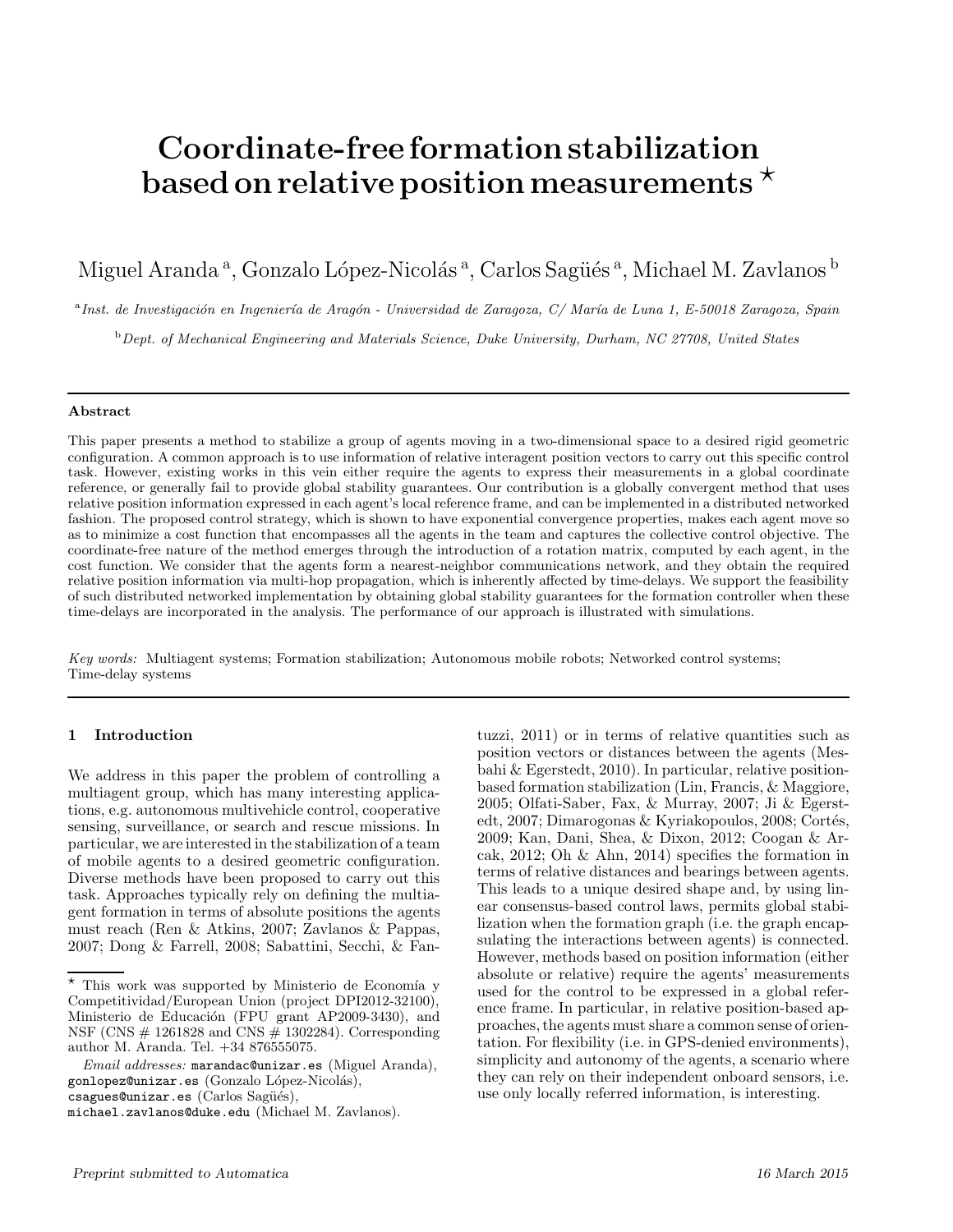Distance-based formation control (Olfati-Saber & Murray, 2002; Hendrickx, Anderson, Delvenne, & Blondel, 2007; Krick, Broucke, & Francis, 2008; Dimarogonas & Johansson, 2009; Oh & Ahn, 2011) addresses this scenario. Since the relative bearings between the agents cannot be expressed in a common reference, this methodology resorts to specifying the formation in terms of interagent distances only, and requires the formation graph to be rigid (Anderson, 2008). Still, when generic numbers of agents are considered, no leader agents are used, and the desired task is for the team to acquire a rigid shape, these schemes provide only local stability guarantees, even with a complete formation graph. Global stabilization to a rigid formation is not achievable using negative-gradient, distance-based formation control (Dimarogonas & Johansson, 2009; Anderson, 2011). In addition, using distances to specify the formation implies that the target shape is always defined up to a reflection of the pattern, i.e. it is not unique. Even if only distances are used in the specification, knowledge of the directions to the neighboring agents is required in these methods to compute the control inputs.

We present here an approach that requires the same knowledge as distance-based controllers (i.e. locally expressed relative positions), but achieves global stability. The final positions of the agents form a specified rigid shape, defined up to translation and rotation. The control task is accomplished via minimization of a cost function defined for each agent in terms of global information, i.e. the relative positions of all other agents. We address the misalignment between orientation references by introducing in the cost function a local rotation matrix acting on the relative interagent vectors. These rotations, on which the agents implicitly agree, capture the method's independence of any global reference.

Our multiagent team constitutes a networked system, in which the agents interact via communications. If they have up-to-date relative position information, we show that our controller has exponential convergence properties. Realistically, the mobile agents are subject to strict limitations in terms of power consumption, computational resources and communication ranges, which require the use of a distributed, nearest-neighbor network scheme. With such setups, system scalability is greatly enhanced, but multi-hop communication causes the information used by the agents to be affected by significant time-delays. This effect needs to be introduced in the model of our system, which then becomes a nonlinear time-delay system (Gu, Kharitonov, & Chen, 2003; Richard, 2003) that is, in addition, interconnected (Hua & Guan, 2008; Papachristodoulou, Jadbabaie, & Munz, 2010; Nedic & Ozdaglar, 2010). As illustrated by this relevant literature, obtaining stability results for such a system in general conditions (e.g. varying delays, or switching network topologies) is a complex problem. We present a Lyapunov-based study of our system's convergence, considering that the network's communication pattern, in terms of active links and time-delay values, is fixed. Constant point-to-point delays are a usual assumption in the study of nonlinear time-delay systems (Richard, 2003; Papachristodoulou, Jadbabaie, & Munz, 2010), while the consideration of a fixed interaction/communication graph topology is ordinary in multiagent formation stabilization methods (Dimarogonas  $&$  Kyriakopoulos, 2008; Cortés, 2009; Dimarogonas  $&$ Johansson, 2009; Guo, Lin, Cao, & Yan, 2010; Oh & Ahn, 2011). Then, by assuming the agents' motions satisfy certain bounds regarding maximum accelerations and minimum interagent separations, we establish an upper bound for the system's worst-case point-to-point time-delay such that global stability is ensured.

Other relevant work addressing coordinate-free multiagent motion using not merely distances includes López-Nicolás, Aranda, Mezouar, and Sagüés (2012), where a formation is stabilized using a central coordinator which employs visual sensing. In Zhang (2010), each agent computes its motion using global information and both relative position and velocity information are employed, while here we use only positions. Distributed schemes have been presented addressing behaviors different from rigid-shape stabilization, e.g. rendezvous (Cortés, Martínez, & Bullo, 2006; Yu, LaValle, & Liberzon, 2012), flocking (Jadbabaie, Lin, & Morse, 2003) and other coordinated motion patterns (Moshtagh, Michael, Jadbabaie, & Daniilidis, 2009), or assuming the agents agree on (and then maintain) a common orientation reference before or during the control execution (Cortés, 2009; Oh & Ahn, 2014). Although formation schemes based on leader agents (Desai, Ostrowski, & Kumar, 2001; Guo, Lin, Cao, & Yan, 2010) have also been very popular, leaderless approaches, such as the one we propose, provide greater robustness and flexibility.

To summarize, our contribution is an approach implementable in a distributed networked fashion that globally stabilizes a multiagent group to an arbitrary unique rigid shape in the absence of a global coordinate system, and not relying on central coordinators or leader agents.

The rest of this paper is organized as follows: In Section 2 we define the formation control problem and discuss the communication patterns in the underlying networked system. In Section 3, we describe the proposed coordinate-free control method. Section 4 presents the stability analysis of our approach, addressing both a scenario where the agents have instantaneous global information, and the case where they form a distributed networked system in which information propagation is affected by time-delays. Simulation results are presented in Section 5. Finally, a brief discussion and the conclusion of the paper are given in Section 6.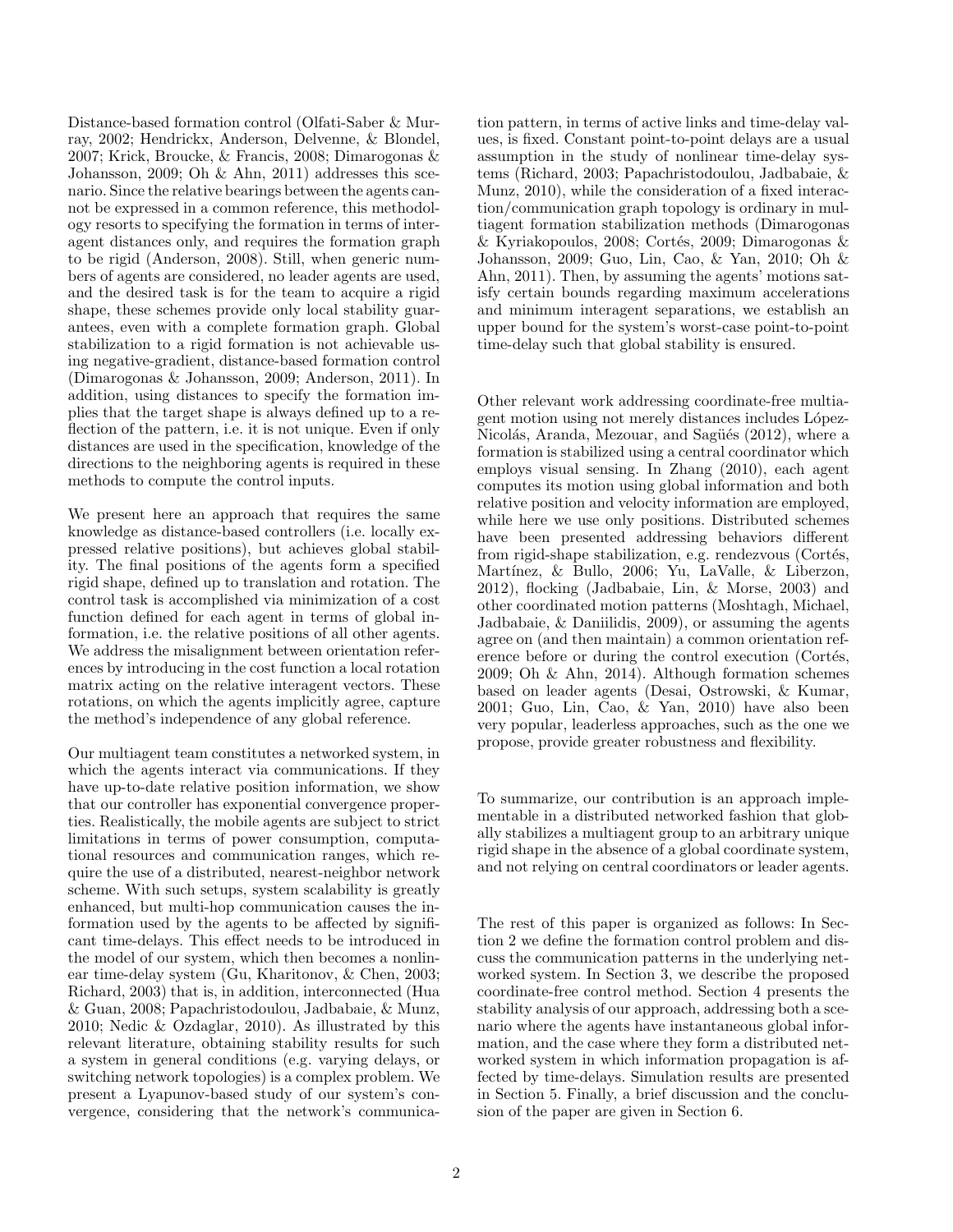### 2 Problem formulation

Consider a group of N agents in  $\mathbb{R}^2$  having single integrator kinematics, i.e. satisfying:

$$
\dot{\mathbf{q}}_{i} = \mathbf{u}_{i},\tag{1}
$$

where  $\mathbf{q}_i \in \mathbb{R}^2$  denotes the position vector of agent i and  $\mathbf{u_i} \in \mathbb{R}^2$  is its control input. We define a desired configuration, or formation shape, by a certain, fixed, reference layout of the N agents in their configuration space. The way in which we encode the desired configuration is through a set of interagent relative position vectors. To capture the existence or absence of an interaction in our control method between every pair of agents, we define an undirected formation graph,  $\mathcal{G}_f = (\mathcal{V}, \mathcal{E}_f)$ , where  $\mathcal{V}$ is a set of N vertices, each one associated with an agent, and  $\mathcal{E}_f$  is a set of links, each one expressing the connection between a pair of agents. Then, for every neighbor j of agent i in  $\mathcal{G}_f$ , we denote as  $\mathbf{c}_{ji} \in \mathbb{R}^2$  the vector from  $i$  to  $j$  in the reference layout of the agents that defines the desired configuration. The agents are not interchangeable, i.e. each of them has a fixed place in the target formation. We then consider that the agents are in the desired configuration if the reference layout has been achieved, up to a rotation and translation.

The problem that we set out to solve in this paper is specified as follows:

Problem 1 Given an initial configuration in which the agents are in arbitrary positions, the control objective is to stabilize them in a set of final positions such that the group is in the desired configuration.

We also define a graph  $\mathcal{G}_c = (\mathcal{V}, \mathcal{E}_c)$  to capture the communications in our distributed networked system. The edges  $\mathcal{E}_c$  express the presence or absence of a direct communication link between every pair of nodes (associated with agents) in  $V$ . Each agent in the system is assumed to be able to obtain an estimation of the relative positions of its set of neighbors in  $\mathcal{G}_f$ . This is the only information used by the proposed control strategy, which is described in the following section.

#### 3 Coordinate-free control strategy

We pose the formation control problem as the minimization of the following cost function for each agent i:

$$
\gamma_i = \frac{1}{4} \sum_{j \in N_i} \sum_{k \in N_i} ||\mathbf{q_{jk}} - \mathbf{R_i} \mathbf{c_{jk}}||^2, \tag{2}
$$

where the set  $N_i$  includes the neighboring agents of i in the formation graph and agent  $i$  as well. In addition,  $q_{jk} = q_j - q_k$ , with the position vectors expressed in an



Fig. 1. Illustration of the cost function  $\gamma_i$  for agent *i*. Three agents i, j and k are considered.  $\gamma_i$  is defined by the sum of squared norms of the differences between the current relative vectors (i.e.  $\mathbf{q}_{ii}, \mathbf{q}_{ik}, \mathbf{q}_{ki}$  in the figure) and the vectors that encode the desired pattern, (i.e.  $c_{ji}, c_{jk}, c_{ki}$  in the figure), rotated by the matrix  $\mathbf{R}_i$ . To minimize  $\gamma_i$ , agent i moves in the direction of the vector shown with a dashed line. The control strategy for agents  $j$  and  $k$  is analogous.

arbitrary global coordinate frame, and  $\mathbf{R_i} \in SO(2)$  is a rotation matrix:

$$
\mathbf{R_i} = \begin{bmatrix} \cos \alpha_i & -\sin \alpha_i \\ \sin \alpha_i & \cos \alpha_i \end{bmatrix},
$$
 (3)

where the value of  $\alpha_i$  is discussed below. The cost function is a sum of squared distances that expresses how separated the set of agents is from the desired configuration. It can be observed that  $\gamma_i$  accounts for agent i's distance to its neighbors, but also for the distances between its neighbors. Also, the local rotation matrix  $\mathbf{R}_i$ in (2) is the key component of our method that allows it to be coordinate-free. The geometric meaning of the cost function is illustrated in Fig. 1. We compute the matrix  $\mathbf{R_i}$  so as to minimize  $\gamma_i$ . For this, we express the function in terms of  $\alpha_i$  and the components of the vectors,  $\mathbf{q_{jk}}=[q_{jk}^x, q_{jk}^y]^T, \, \mathbf{c_{jk}}=[c_{jk}^x, c_{jk}^y]^T.$ 

$$
\gamma_i = \frac{1}{4} \sum_{j \in N_i} \sum_{k \in N_i} \left[ (q_{jk}^x - c_{jk}^x \cos \alpha_i + c_{jk}^y \sin \alpha_i)^2 + (q_{jk}^y - c_{jk}^x \sin \alpha_i - c_{jk}^y \cos \alpha_i)^2 \right].
$$
 (4)

To minimize  $\gamma_i$  with respect to  $\alpha_i$ , we solve  $\frac{\partial \gamma_i}{\partial \alpha_i} = 0$ . After manipulation, this leads to:

$$
\frac{\partial \gamma_i}{\partial \alpha_i} = \frac{1}{2} \Big[ \sin \alpha_i \sum_{j \in N_i} \sum_{k \in N_i} (q_{jk}^x c_{jk}^x + q_{jk}^y c_{jk}^y) - \cos \alpha_i \sum_{j \in N_i} \sum_{k \in N_i} (-q_{jk}^x c_{jk}^y + q_{jk}^y c_{jk}^x) \Big] = 0.
$$
 (5)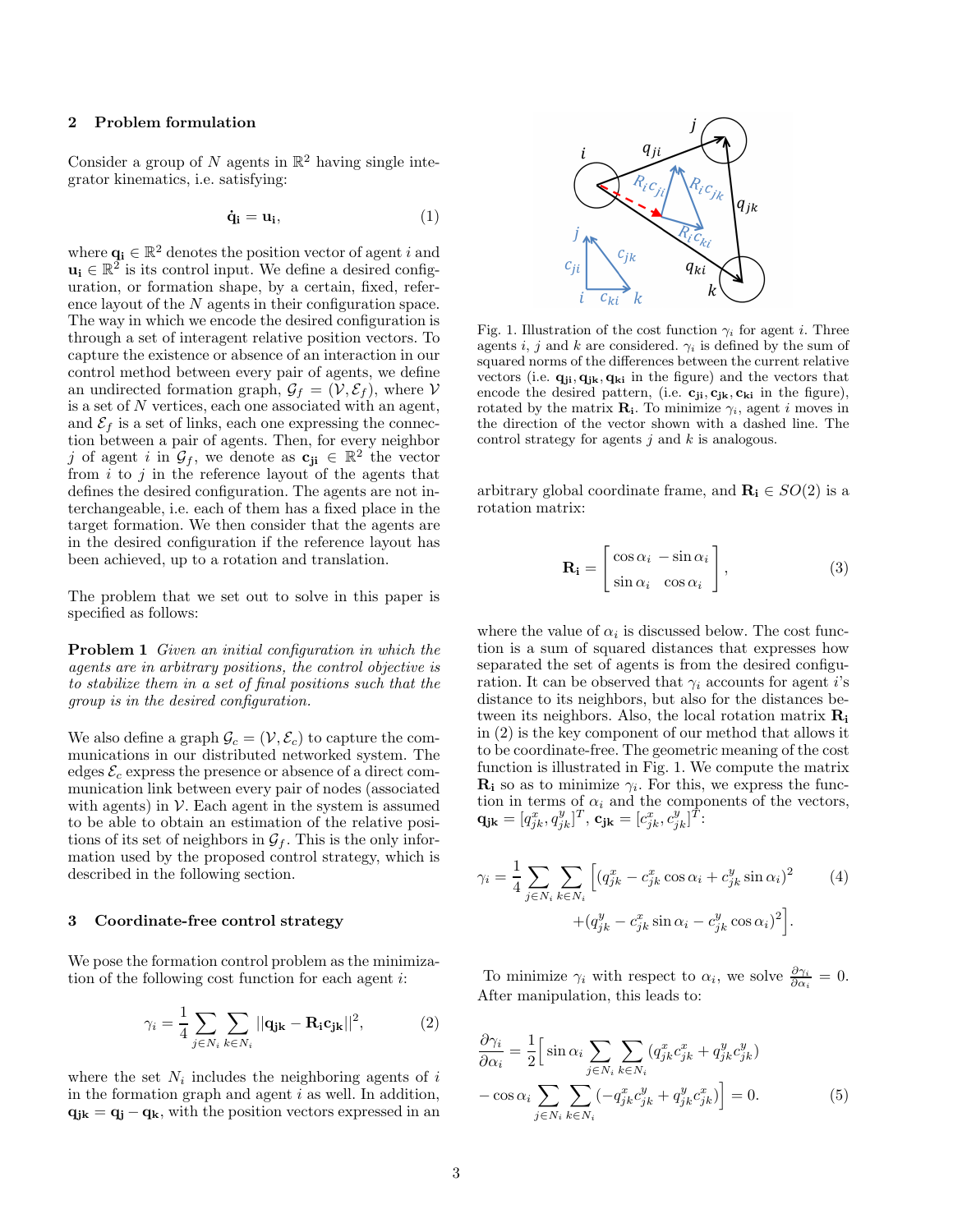Solving (5) with respect to the rotation angle  $\alpha_i$  we get:

$$
\alpha_i = \arctan \frac{\sum_{j \in N_i} \sum_{k \in N_i} \mathbf{q}_{jk}^{\mathrm{T}} \mathbf{c}_{jk}^{\perp}}{\sum_{j \in N_i} \sum_{k \in N_i} \mathbf{q}_{jk}^{\mathrm{T}} \mathbf{c}_{jk}}.
$$
 (6)

where  $\mathbf{c}_{\mathbf{j}\mathbf{k}}^{\perp} = [(0, 1)^T, (-1, 0)^T] \mathbf{c}_{\mathbf{j}\mathbf{k}}$ . Let us define the variable  $T_i \in \mathbb{R}$  which will be useful for the analysis of the controller throughout the paper:

$$
T_i = \tan \alpha_i = \frac{\sum_{j \in N_i} \sum_{k \in N_i} \mathbf{q}_{jk}^{\mathrm{T}} \mathbf{c}_{jk}^{\perp}}{\sum_{j \in N_i} \sum_{k \in N_i} \mathbf{q}_{jk}^{\mathrm{T}} \mathbf{c}_{jk}}.
$$
 (7)

Observe from (6) that there are two possible solutions for  $\alpha_i$ , separated by  $\pi$  radians. In order to select the correct one, we compute the second order derivative from (5):

$$
\frac{\partial^2 \gamma_i}{\partial \alpha_i^2} = \frac{1}{2} \Big[ \cos \alpha_i \sum_{j \in N_i} \sum_{k \in N_i} (q_{jk}^x c_{jk}^x + q_{jk}^y c_{jk}^y) + \sin \alpha_i \sum_{j \in N_i} \sum_{k \in N_i} (-q_{jk}^x c_{jk}^y + q_{jk}^y c_{jk}^x) \Big].
$$
\n(8)

By considering together (5) and (8), it can be readily seen that one of the solutions of (6) minimizes  $\gamma_i$ , while the other maximizes the function. The solution that is a minimum satisfies the condition  $\frac{\partial^2 \gamma_i}{\partial \alpha_i^2} > 0$ . If we isolate the term  $\sin \alpha_i$  in (5) and then substitute it in (8), we get that this condition holds when  $\sin(\alpha_i)/\sum_{j\in N_i}\sum_{k\in N_i} \mathbf{q}_{jk}^{\mathbf{T}}\mathbf{c}_{jk}^{\perp} > 0$ . From this, it is straightforward to deduce that the value of  $\alpha_i$  that minimizes  $\gamma_i$ , i.e. the value used in our controller, is given by:

$$
\alpha_i = \operatorname{atan2}(\sum_{j \in N_i} \sum_{k \in N_i} \mathbf{q}_{jk}^{\mathrm{T}} \mathbf{c}_{jk}^{\perp}, \sum_{j \in N_i} \sum_{k \in N_i} \mathbf{q}_{jk}^{\mathrm{T}} \mathbf{c}_{jk}), \quad (9)
$$

where the atan2 function gives the solution of (6) for which  $\alpha_i$  is in the quadrant that corresponds to the signs of the two input arguments. Note that the case  $atan2(0,0)$ , for which  $\alpha_i$  is not defined, is theoretically possible for degenerate configurations of the agents where  $\gamma_i$  is constant for all  $\alpha_i$ , see (5). These degeneracies are linked to the desired geometry (i.e. are not related with our control strategy). They are measure zero, i.e. they will never occur in practice and, therefore, we do not consider them in our analysis.

The control law for agent  $i$  is then obtained as the negative gradient of the cost function with respect to q<sup>i</sup> . In particular, by separating the terms in  $\gamma_i$  depending directly on  $q_i$  from the part of the function depending on  $\mathbf{R}_{i}$ , we can express the controller as follows:

$$
\dot{\mathbf{q}}_{\mathbf{i}} = K_c \left[ -\frac{\partial \gamma_i}{\partial \mathbf{q_i}} - \frac{\partial \gamma_i}{\partial \alpha_i} \frac{\partial \alpha_i}{\partial \mathbf{q_i}} \right] = K_c \left[ \sum_{j \in N_i} \mathbf{q_{ji}} - \mathbf{R_i} \sum_{j \in N_i} \mathbf{c_{ji}} \right],
$$
\n(10)



Fig. 2. Representation of the quantities used in the control law for agent i, expressed in an arbitrary global frame G. Three agents  $i, j$  and  $k$  are depicted, and the local frame  $L$ of agent  $i$  is shown.

where we have used that  $\frac{\partial \gamma_i}{\partial \alpha_i} = 0$ , and  $K_c$  is a positive control gain.

Let us show that each agent can compute its control input in the absence of any global coordinate reference. For this, we denote as  $\theta_i$  the rotation angle between the arbitrary global frame and the local frame in which i operates, and by  $\mathbf{P_i}(\theta_i) \in SO(2)$  the corresponding rotation matrix. Let us now write down the local control law computed by  $i$ , using a superscript  $L$  to denote that the quantities are expressed in the local frame:

$$
\dot{\mathbf{q}}_i^{\mathbf{L}} = K_c \left[ \sum_{j \in N_i} \mathbf{q}_{ji}^{\mathbf{L}} - \mathbf{R}_i^{\mathbf{L}} \sum_{j \in N_i} \mathbf{c}_{ji}^{\mathbf{L}} \right]. \tag{11}
$$

Observe that  $\dot{\mathbf{q}}_i^{\mathbf{L}} = \mathbf{P}_i \dot{\mathbf{q}}_i$ . Each agent minimizes  $\gamma_i^L$ , i.e. the cost function expressed in its local frame. Given that  $\mathbf{q}_{jk}^{\mathbf{L}} = \mathbf{P}_i \mathbf{q}_{jk}$  for all  $j, k$ , we can write, through simple manipulation:

$$
\gamma_i^L = \frac{1}{4} \sum_{j \in N_i} \sum_{k \in N_i} ||\mathbf{q}_{jk}^{\mathbf{L}} - \mathbf{R}_i^{\mathbf{L}} \mathbf{c}_{jk}||^2 =
$$

$$
\frac{1}{4} \sum_{j \in N_i} \sum_{k \in N_i} ||\mathbf{q}_{jk} - \mathbf{P}_i^{-1} \mathbf{R}_i^{\mathbf{L}} \mathbf{c}_{jk}||^2.
$$
(12)

Since  $\mathbf{R}_i$  minimizes  $\gamma_i$  and  $\mathbf{R}_i^{\mathbf{L}}$  minimizes  $\gamma_i^L$ , and the minimum is unique (as shown earlier in the section), we clearly have from (2) and (12) that  $\gamma_i = \gamma_i^L$ , and thus  $\mathbf{R_i} = \mathbf{P_i^{-1}R_i^L}$ , i.e.  $\mathbf{R_i^L} = \mathbf{P_iR_i}$ . Therefore, we can readily see that (11) has the form (10) when expressed in the global frame. Figure 2 provides illustration of the variables used by the controller with respect to the global and local frames.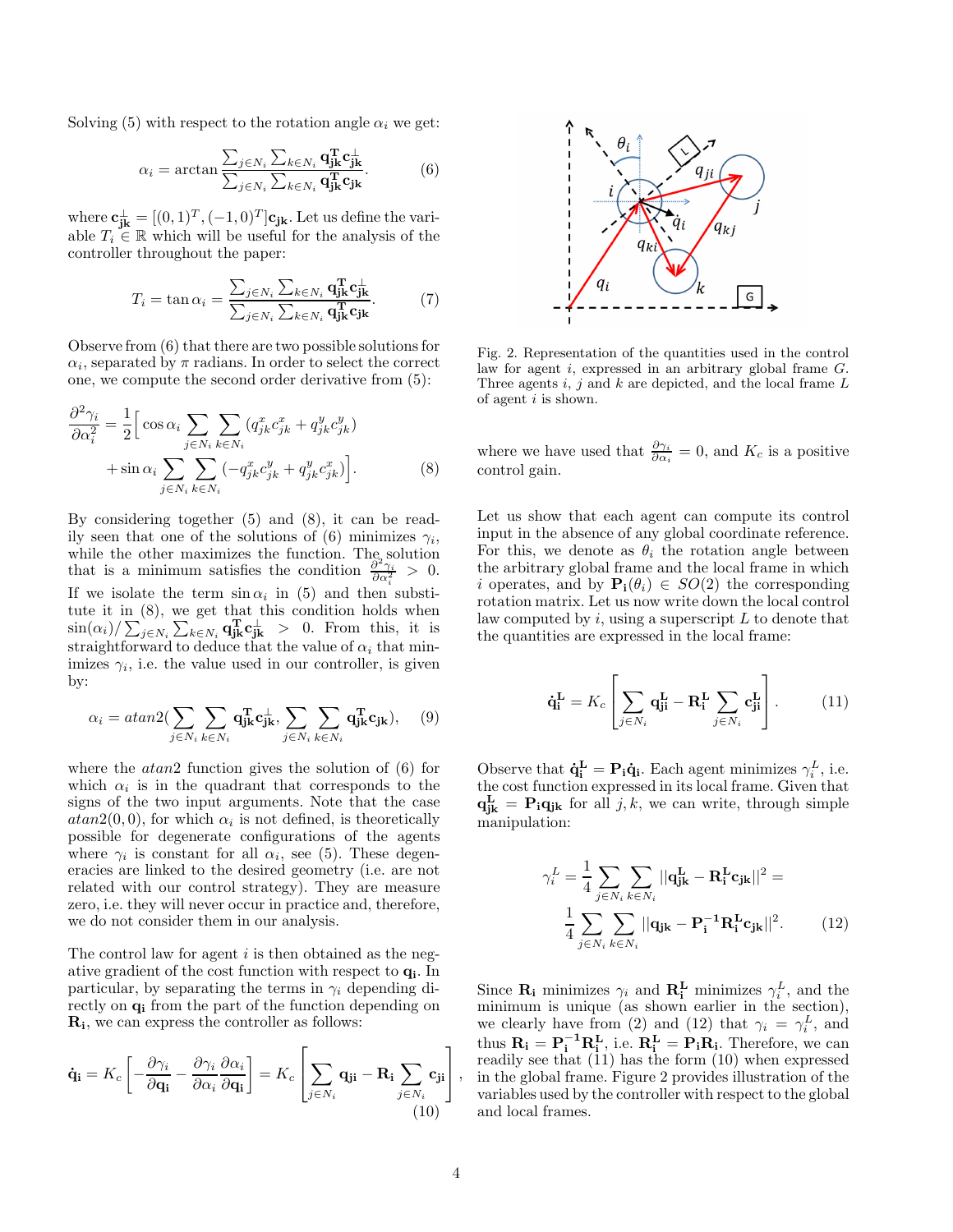#### 4 Stability analysis

We note the similarity of the expression (10) to consensus-based formation control laws in the literature (Olfati-Saber, Fax, & Murray, 2007; Dimarogonas & Kyriakopoulos, 2008; Mesbahi & Egerstedt, 2010). The difference is given by the rotation matrix that we introduce. In a scenario where the use of information is distributed (i.e.  $\mathcal{G}_f$  is not complete), the proposed control method requires the agents to reach consensus in this rotation matrix for the system to be stable. Whether this consensus will occur or not depends on the formation graph and the geometry of the desired formation and is not trivial to determine. In this paper, we focus our attention on the case where  $\mathcal{G}_f$  is complete, i.e.  $N_i = N_t \ \forall i$ , with  $N_t$  being the set that contains all the agents. We first assume that up-to-date global information is always available to the agents, i.e., the communication graph  $\mathcal{G}_c$  is also complete. Then, we consider a distributed scenario where the agents receive the information in  $\mathcal{G}_f$  through nearest neighbor communications that are subject to time-delays. In this latter case,  $\mathcal{G}_c$  can be any connected graph and the introduction of time-delays captures the effect of multi-hop information propagation in the networked system.

#### 4.1 Stability with global information

Let us analyze the proposed control method considering that all the agents have instantaneous access to complete information of the system. We obtain the following result:

**Theorem 2** Assume that both  $\mathcal{G}_f$  and  $\mathcal{G}_c$  are complete graphs. Then the multiagent system evolving according to (10) converges exponentially to the desired configuration.

PROOF. Notice first from equation (7) that when all the N agents have global information, the value of  $T_i$ will be the same for all of them at any given time instant. Let us denote by  $T(t)$  this common variable, i.e.  $T(t) = T_i(t)$   $\forall i$  and by  $T_0$  its initial value. Accordingly, we denote as  $\mathbf{R}(\alpha, t)$  the common rotation matrix that the agents compute, and as  $\mathbf{R}_{0}(\alpha_{0})$  the initial one, with  $\alpha$  and  $\alpha_0$  being the respective rotation angles.

We will compute the time derivative of  $T$ , which can be obtained as:

$$
\dot{T} = \dot{T}_i = \sum_{j \in N_i} \left(\frac{\partial T_i}{\partial \mathbf{q_j}}\right)^T \dot{\mathbf{q}}_j.
$$
 (13)

Unless otherwise stated, all the sums that follow in the proof are carried out over the elements of  $N_t$ . We use the nomenclature  $P = \sum_i \sum_j \mathbf{q}_{ij}^{\mathrm{T}} \mathbf{c}_{ij}, P_{\perp} = \sum_i \sum_j \mathbf{q}_{ij}^{\mathrm{T}} \mathbf{c}_{ij}^{\perp}.$ 

Thus,  $T = P_{\perp}/P$ . From (7), we have the following expression:

$$
\dot{T} = \sum_{j} \left[ \frac{P \sum_{k} \mathbf{c_{jk}}^{T} - P_{\perp} \sum_{k} \mathbf{c_{jk}}^{T}}{P^{2}} K_{c} \sum_{k} (\mathbf{q_{kj}} - \mathbf{R} \mathbf{c_{kj}}) \right].
$$
\n(14)

Now, the following identity can be readily shown to be true by expressing all the vectors with subindex  $jk$  in terms of their two separate components  $j, k$  and then regrouping them:

$$
\sum_{j} \left[ \sum_{k} \mathbf{c}_{j\mathbf{k}}^{T} \sum_{k} \mathbf{q}_{j\mathbf{k}} \right] = \frac{N}{2} \sum_{j} \sum_{k} \mathbf{q}_{j\mathbf{k}}^{T} \mathbf{c}_{j\mathbf{k}}.
$$
 (15)

By applying the above identity on all four addends in the numerator of equation (14), we get:

$$
\dot{T} = K_c \frac{P \sum_j \sum_k \mathbf{c}_{jk}^{\perp T} (\mathbf{R} \mathbf{c}_{jk}) - P_{\perp} \sum_j \sum_k \mathbf{c}_{jk}^T (\mathbf{R} \mathbf{c}_{jk})}{2P^2/N}.
$$
\n(16)

Given that  $\mathbf{c}_{\mathbf{j}\mathbf{k}}^T(\mathbf{R}\mathbf{c}_{\mathbf{j}\mathbf{k}}) = \cos(\alpha) ||\mathbf{c}_{\mathbf{j}\mathbf{k}}||^2$ ,  $\mathbf{c}_{\mathbf{j}\mathbf{k}}^{\perp}$  $T(\mathbf{Rc_{jk}}) =$  $\sin(\alpha)||\mathbf{c}_{jk}||^2$ , and  $T = \tan \alpha = P_{\perp}/P$ , it is straightforward to see that  $\dot{T} = 0$ . Furthermore, we observe that the angle  $\alpha$ , obtained as  $atan2(P_{\perp}, P_{\perp})$  (9), must always stay in the same quadrant and is, therefore, constant. A change of quadrant would imply a jump in the value of the angle, which is not possible given that the evolution of the system is continuous. Therefore,  $\alpha$  is constant as the system evolves, and the rotation matrix computed by the agents remains constant for all time, i.e.  $\mathbf{R} = \mathbf{R_0}$ .

Let us now write down the dynamics of the relative position vector between any pair of agents  $i$  and  $j$ :

$$
\dot{\mathbf{q}}_{ij} = \dot{\mathbf{q}}_i - \dot{\mathbf{q}}_j = K_c \left[ \sum_k (\mathbf{q}_{ki} - \mathbf{q}_{kj}) - \mathbf{R}_0 \sum_k (\mathbf{c}_{ki} - \mathbf{c}_{kj}) \right] = -K_c N \cdot (\mathbf{q}_{ij} - \mathbf{R}_0 \mathbf{c}_{ij}).
$$
\n(17)

Thus, we conclude that the multiagent system converges exponentially to the desired configuration.  $\Box$ 

Remark 3 The proposed controller allows to predict collisions. To illustrate this, observe that the predicted evolution of the interagent vector  $q_{ij}$  at a given initial instant  $t_0$  has, from (17), the following form:

$$
\mathbf{q_{ij}}(t) = \mathbf{q_{ij}}(t_0)e^{-K_cN(t-t_0)} + \mathbf{R_0}\mathbf{c_{ij}}\left[1 - e^{-K_cN(t-t_0)}\right].
$$
\n(18)

Thus,  $q_{ij}$  will e.g. become null at time  $t = t_0 +$  $\ln(2)/(K_c N)$  if it is satisfied that  $\mathbf{q_{ij}}(t_0)$  and  $\mathbf{R_0 c_{ij}}$  are parallel, have equal length and lie on opposite sides of the coordinate origin. A general collision risk occurs when the following conditions hold:  $\mathbf{q_{ij}}^T \mathbf{R_0} \mathbf{c}_{ij}^{\perp} = 0$  and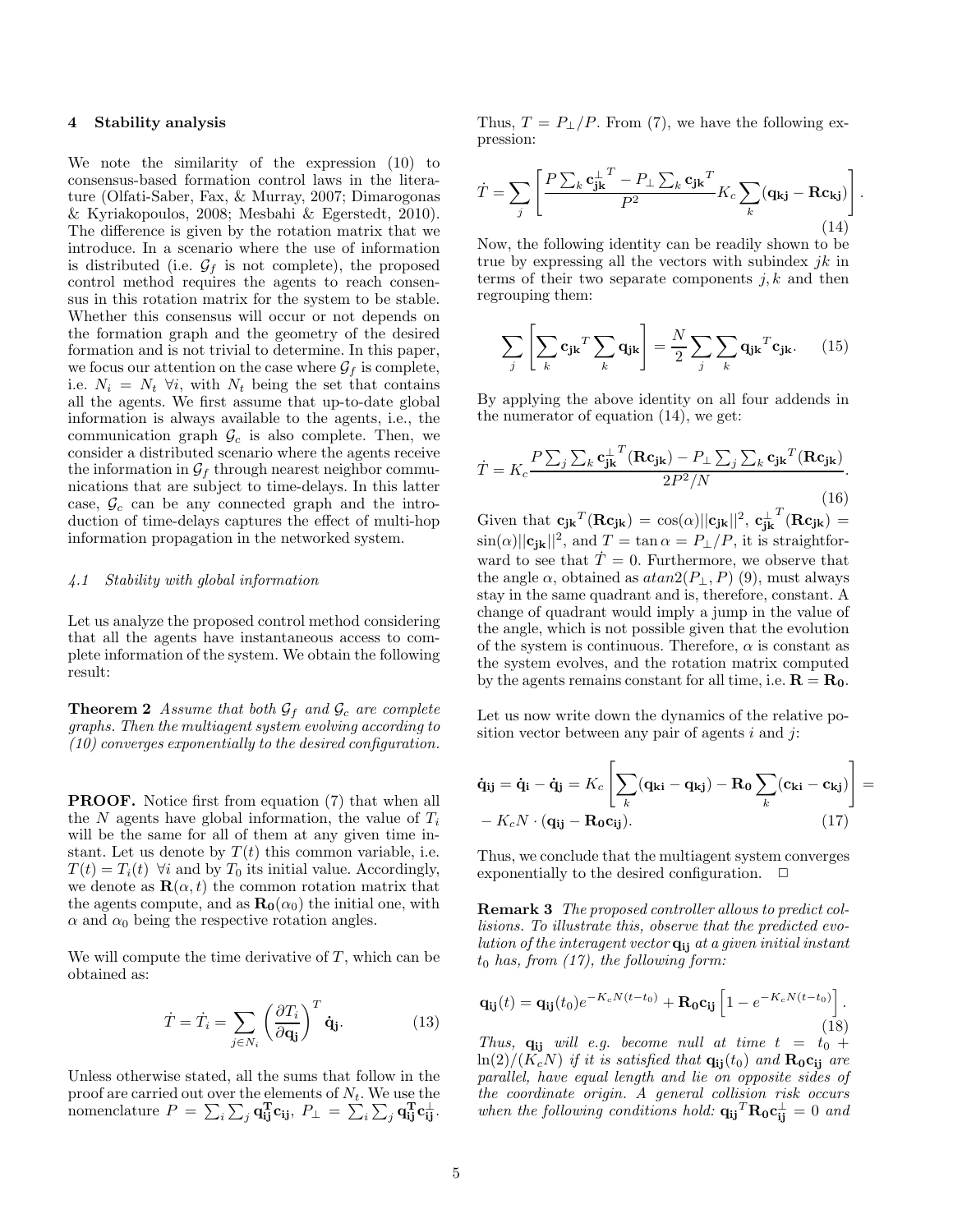$\mathbf{q_{ij}}^T \mathbf{R_0} \mathbf{c_{ij}} < 0$ . Every agent can evaluate these two conditions for all other agents already at the beginning of the control execution. This interesting prediction property can facilitate the actual avoidance of collisions. Although we do not address here formal guarantees in this respect, a possible strategy that may be explored is for the agents that predict a future collision to modify their control gains temporarily. The idea is that, then, the resulting gain imbalance among the agents would slightly modify the rotation matrix computed by the group, changing the agents' trajectories and preventing the collision.

#### 4.2 Stability in a networked distributed scenario

Next, we analyze the behavior of the networked distributed implementation of the system we propose. The information used by the agents is subject to time-delays due to its propagation across the multiagent group, modeled by the communications graph  $\mathcal{G}_c$ . Clearly, the maximum number of communication hops needed for an agent to get the relative position information of another agent is  $N-1$ . Assuming that the delay associated with each of these hops is bounded by a certain time lapse  $\Delta t$ , the worst-case delay is given by:

$$
D = (N - 1) \cdot \Delta t. \tag{19}
$$

The effect of time-delays on the stability of nonlinear control systems, such as the one we propose, is well known to be complex (Richard, 2003) and it is often difficult to find bounds for the maximum worst-case time-delay that makes the system stable. In our case, the interconnected nonlinear dynamics and the presence of multiple different delays complicate things further (Gu, Kharitonov, & Chen, 2003). We present next a Lyapunov-based stability study of our control method.

Let us define  $\mathbf{d_i} = \sum_{j \in N_t} \mathbf{q_{ij}} - \mathbf{Rc_{ij}},$  where  $\mathbf{R} = \mathbf{R_i} \enspace \forall i$ can be parameterized by  $T = T_i \forall i$ , computed as in (7). We denote as  $\tau_{ii} < D$  the delay in the transmission of information from agent  $j$  to agent  $i$ , not necessarily a direct neighbor of  $j$ , across the network. We model the effect of this delay in our system as an error in the position vector measured from i to j, which we call  $\epsilon_{ii}$ , expressed as follows:

$$
\epsilon_{\mathbf{ji}}(t) = \mathbf{q}_{\mathbf{ji}}(t - \tau_{ji}) - \mathbf{q}_{\mathbf{ji}}(t), \ \forall i, j \in N_t.
$$
 (20)

We also define  $e_i$  as the error vector, caused by delays, affecting each agent's control input (10), such that the actual motion vectors can be expressed as follows:

$$
\dot{\mathbf{q}}_{i} = -K_c \cdot (\mathbf{d}_i - \mathbf{e}_i), \qquad (21)
$$

and we denote as  $||e|| = \sum_{i \in N_t} ||e_i||$  the aggregate error for the complete system. Let us formulate the following assumptions regarding the characteristics of the system, which will be used in our analysis:

**A1:**  $\mathcal{G}_c$  is a fixed connected graph and  $\tau_{ji}$  is constant  $\forall t \ \forall i, j$ . In other words, the network's communication pattern, defined by the graph's nodes, edges and their associated time-delays, is fixed over time. Notice that this implies that the evolution of the state of the system is continuous. In general, the delays between different agents are not equal, i.e.  $\tau_{ji} \neq \tau_{kl} \ \forall i, j, k, l \in N_t$  if  $j \neq k$ or  $i \neq l$ .

A2: The magnitude of the total disturbance created by the time-delays, which is expressed by  $||\mathbf{e}||$ , is bounded by the system's state, i.e.  $||\mathbf{e}|| < B \cdot \sum_i ||\mathbf{d_i}||$  for some constant  $B > 1$ .

**A3:** For any given time t, if  $\sum_{j \in N_t} \sum_{k \in N_t} \mathbf{q_{jk}}^T \mathbf{c_{jk}}^{\perp} = 0$ in a given reference frame at  $t$ , then there exists a value M such that  $\sum_{j \in N_t} \sum_{k \in N_t} \mathbf{q_{jk}}^T \mathbf{c_{jk}} \geq M$  in the same frame. This assumption means that initially not all the agents are close together and that they will remain sufficiently separated throughout the control execution. Also, consistently with A2, we assume that the magnitudes of the errors generated by the delays are bounded by the distances between agents in such a way that  $\sum_{j \in N_t} \sum_{k \in N_t} \epsilon_{jk}^{\mathbf{T}} c_{jk} \vert < M/p$  and  $|\sum_{j\in N_t}\sum_{k\in N_t} \epsilon_{jk}^{\mathbf{T}}\mathbf{c}_{jk}^{\mathbf{\perp}}| < M/p$  for some  $p > 2$ .

A4: The magnitude of the acceleration of any given agent is bounded by a finite value  $A_{max} > 0$  for all  $t > t_0$ , where  $t_0$  is the system's initial time.

We enunciate next a Lemma that will be used in the subsequent proof of our global stability result.

Lemma 4 Consider the multiagent system evolving according to the strategy (10), with  $\mathcal{G}_f$  being a complete graph, and subject to a worst-case point-to-point timedelay D. If A1-A4 hold, the magnitude of the error due to the delays satisfies:

$$
||\mathbf{e}|| \le 2(N-1)K_e \sum_j ||\dot{\mathbf{q}}_j(t-D)|| (D + A_{max} \cdot D^2/2),
$$

with 
$$
K_e = 1 + (4(N-1) \cdot \max_{j,k} ||\mathbf{c}_{jk}|| \cdot \max_i ||\sum_j \mathbf{c}_{ji}||)/M
$$
.

PROOF. We will look for a bound on the global magnitude of the error caused by the delays, considering separately for each agent the errors affecting its computation of the rotation matrix and those perturbing its measured relative position vectors. As in the previous proof, note that all the sums that follow are carried out over all the elements in  $N_t$ . In addition, we omit the dependence of variables on time except when necessary, for clarity reasons. From (10) and (20), the input for every agent can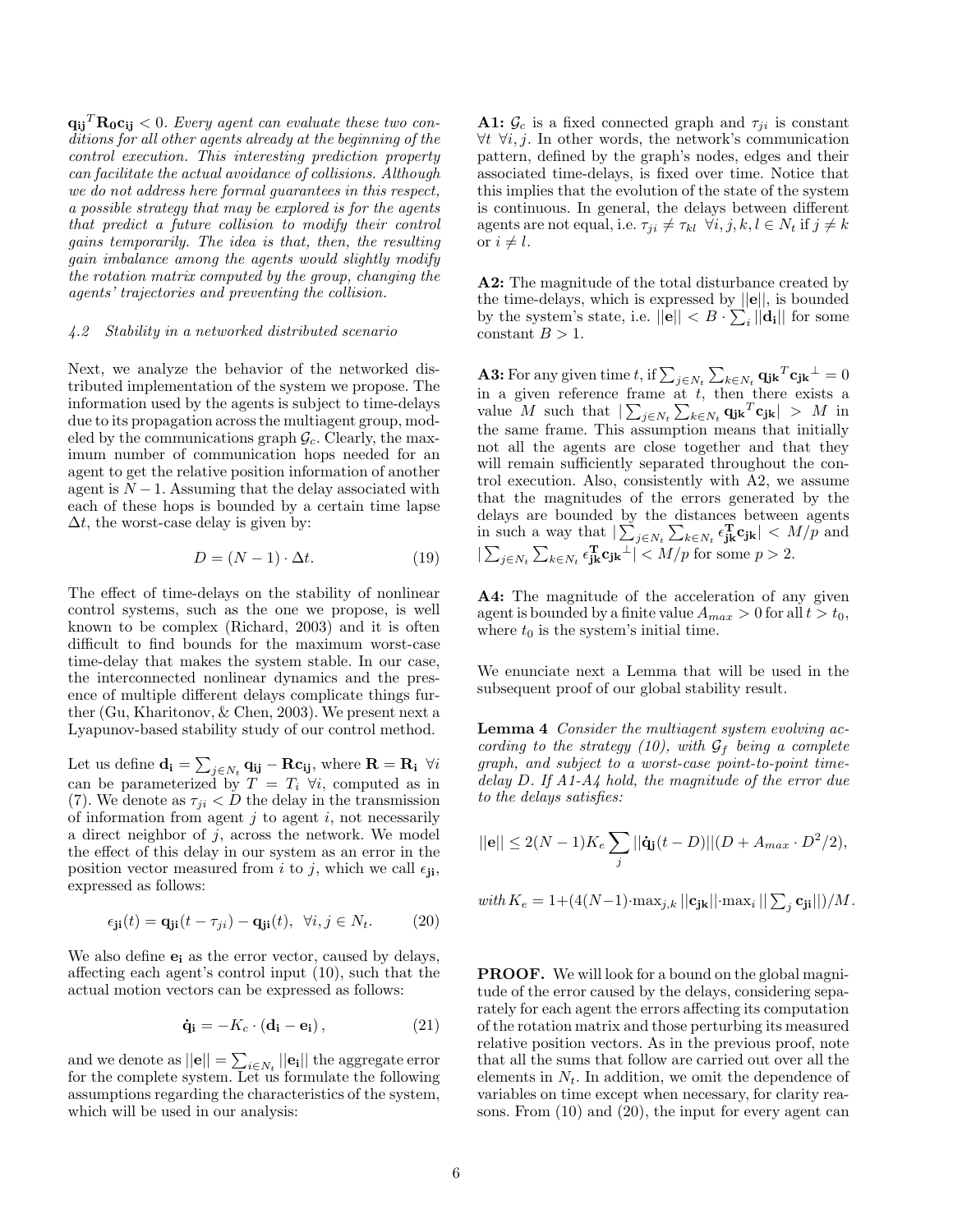

Fig. 3. Representation of the error vector  $e_{\mathbf{R}i}$  due to delays. The variables are expressed in an arbitrary global frame.

be expressed as follows:

$$
\dot{\mathbf{q}}_{i}(t) = K_c \cdot \left[ \sum_{j} (\mathbf{q}_{ji}(t) + \epsilon_{ji}(t)) - \mathbf{R}_{i}^{d}(T_i^d) \sum_{j} \mathbf{c}_{ji} \right].
$$
\n(22)

where  $T_i^d = \frac{\sum_j \sum_k (\mathbf{q}_{jk}^T(t)+\epsilon_{jk}^T(t))\mathbf{c}_{jk}^{\perp}}{\sum_j \sum_k (\mathbf{q}_{jk}^T(t)+\epsilon_{jk}^T(t))\mathbf{c}_{jk}}$ . Now, we define an

error vector due to the error in the rotation matrix computed by agent i as:

$$
\mathbf{e}_{\mathbf{Ri}} = \mathbf{R} \sum_{j} \mathbf{c}_{\mathbf{j}i} - \mathbf{R}_{i}^{\mathbf{d}} \sum_{j} \mathbf{c}_{\mathbf{j}i}.
$$
 (23)

 $\mathbf{R}(T)$  is the rotation matrix at time t unaffected by delays, i.e.  $T = \frac{\sum_j \sum_k \mathbf{q}_{jk}^T(t) \mathbf{c}_{jk}^{\perp}}{\sum_j \sum_k \mathbf{q}_{jk}^T(t) \mathbf{c}_{jk}}$ . On the other hand, the errors in the relative position measurements result in the following error vector:

$$
\mathbf{e}_{\mathbf{q}i} = \sum_{j} \epsilon_{ji},\tag{24}
$$

in such a way that, from (22) and (21), the total error for agent  $i$  is:

$$
\mathbf{e_i} = \mathbf{e_{qi}} + \mathbf{e_{Ri}}.\tag{25}
$$

We will now bound the magnitude of  $e_{\text{Ri}}$ , in such a way that the bound is defined in terms of  $e_{qi}$ . Figure 3 illustrates the geometry behind the error vector  $\mathbf{e}_{\mathbf{Ri}}$ . Using trigonometry, it can be seen that:

$$
||\mathbf{e}_{\mathbf{Ri}}|| = 2|\sin(\alpha_i^d/2)| \cdot ||\sum_j \mathbf{c}_{\mathbf{ji}}||,\tag{26}
$$

where  $\alpha_i^d$  is the difference between the rotation angles encapsulated by  ${\bf R}$  (denoted as  $\beta)$  and  ${\bf R^d_i}$  (denoted as  $\beta_i^d$ ). These two angles are expressed in a common global frame. Let us choose, without loss of generality, a frame

where  $\mathbf{R} = \mathbf{I_2}$ , i.e.  $\beta = 0$ . Then,  $\beta_i^d = \alpha_i^d$  and, considering (7), one can see that:

$$
T_i^d = \tan \beta_i^d = \tan \alpha_i^d = \frac{\sum_j \sum_k \epsilon_{jk}^{\mathbf{T}} \mathbf{c}_{jk}^\perp}{\sum_j \sum_k \epsilon_{jk}^{\mathbf{T}} \mathbf{c}_{jk}^\perp} \le \frac{2|\sum_j \sum_k \epsilon_{jk}^{\mathbf{T}} \mathbf{c}_{jk}^\perp|}{M}, \qquad (27)
$$

where the inequality is due to A3, choosing  $p = 2$ . Now observe that:

$$
|\sum_{j} \sum_{k} \epsilon_{\mathbf{j}\mathbf{k}}^{\mathbf{T}} \mathbf{c}_{\mathbf{j}\mathbf{k}}^{\perp}| \le \max_{j,k} ||\mathbf{c}_{\mathbf{j}\mathbf{k}}|| \sum_{j} \sum_{k} ||\epsilon_{\mathbf{j}\mathbf{k}}||, \qquad (28)
$$

and that we can also write:

$$
\sum_{j} \sum_{k} ||\epsilon_{j\mathbf{k}}|| \le \sum_{j} \sum_{k} ||\epsilon_{j\mathbf{i}}|| + ||\epsilon_{\mathbf{k}\mathbf{i}}|| = 2(N-1) \sum_{j} ||\epsilon_{j\mathbf{i}}||,
$$
\n(29)

where a constant  $(N-1)$  appears instead of N due to the fact that  $||\epsilon_{ii}|| = 0 \ \forall i$ . Thus, substituting (28) and (29) in (27), we reach the following bound for  $T_i^d$ :

$$
T_i^d \le \frac{4(N-1)\max_{j,k} ||\mathbf{c}_{j\mathbf{k}}|| \sum_j ||\epsilon_{j\mathbf{i}}||}{M}.
$$
 (30)

Now, we can write:

$$
|\sin(\alpha_i^d/2)| \le |\alpha_i^d|/2 = |\arctan(T_i^d)|/2 \le |T_i^d|/2, (31)
$$

and therefore, substituting (31) and (30) in (26), we get:

$$
||\mathbf{e}_{\mathbf{Ri}}|| \leq |T_i^d| \cdot ||\sum_j \mathbf{c}_{\mathbf{j}i}||
$$
  

$$
\leq \frac{4(N-1) \max_{j,k} ||\mathbf{c}_{\mathbf{j}k}|| \max_i ||\sum_j \mathbf{c}_{\mathbf{j}i}||}{M} \sum_j ||\epsilon_{\mathbf{j}i}||,
$$
 (32)

which holds  $\forall i$ . Finally, we obtain the following bound for the total magnitude of the error vector associated with agent *i*:

$$
||\mathbf{e}_{i}(t)|| \leq ||\mathbf{e}_{qi}(t)|| + ||\mathbf{e}_{Ri}(t)|| \leq K_e \sum_{j} ||\epsilon_{ji}(t)||,
$$
 (33)

with  $K_e = 1 + (4(N-1) \cdot \max_{j,k} ||\mathbf{c_{jk}}|| \cdot \max_i ||\sum_j \mathbf{c_{ji}}||)/M$ . The two terms including a maximum in this expression depend on the specific geometry of the desired configuration. In particular, they are the maximum interagent desired distance and the largest sum of the desired vectors from one agent to all the others. These terms are always greater than zero. We then have that the magnitude of the system's global error is:

$$
||\mathbf{e}|| \le K_e \sum_i \sum_j ||\epsilon_{ji}||. \tag{34}
$$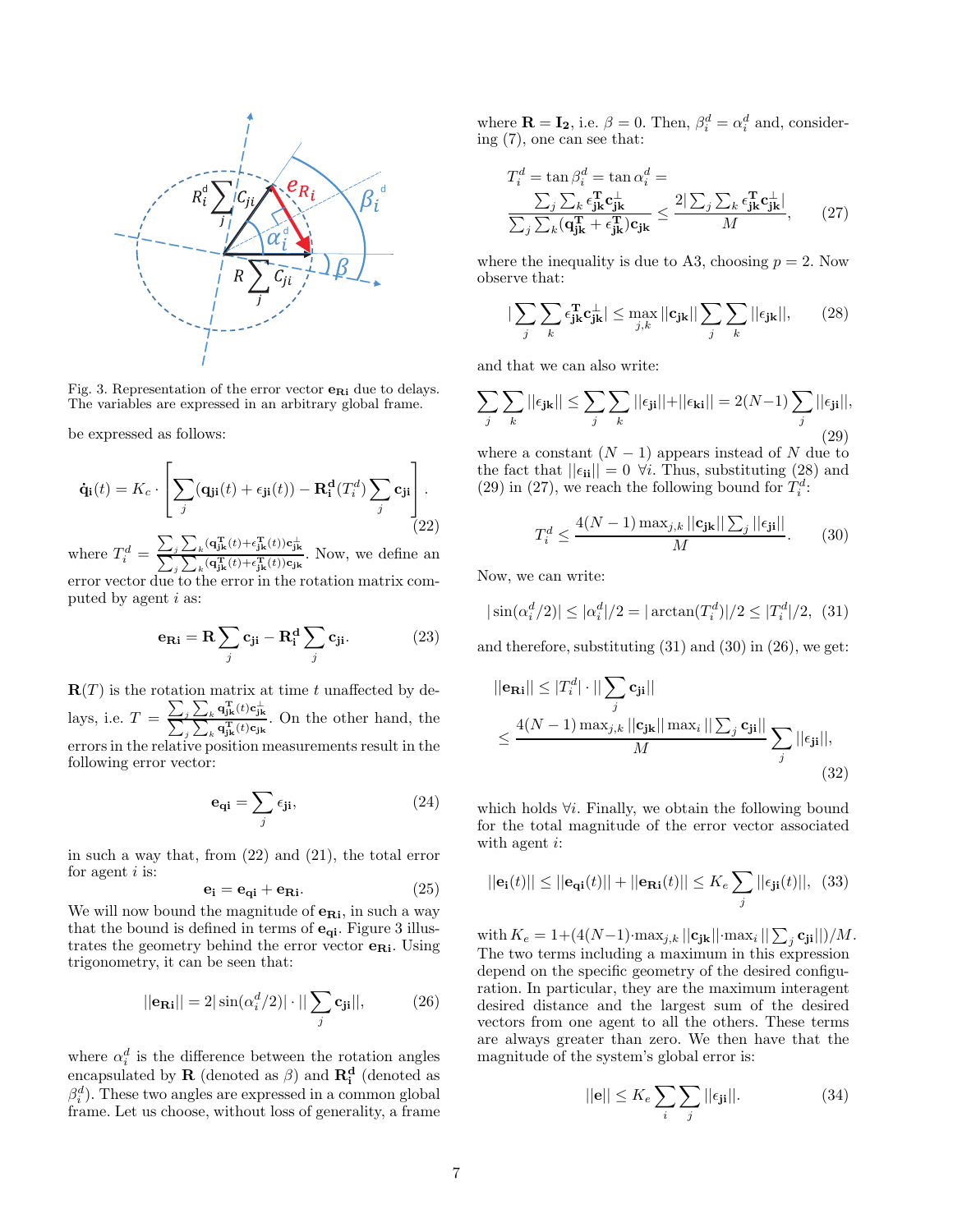From A1,  $||\epsilon_{ji}||$  is a continuous function. In addition, each relative-position error  $\epsilon_{ii}$  emerges from the motion that  $j$  and  $i$  have performed in the delay interval  $(20)$ . The distance traveled by every robot is limited by  $A_{max}$ by assumption A4, which gives the bound:

$$
\sum_{i} \sum_{j} ||\epsilon_{ji}(t)|| \leq \sum_{i} \sum_{j} \int_{t-D}^{t} ||\dot{\mathbf{q}}_{ji}(\tau)|| d\tau
$$
  
\n
$$
\leq \sum_{i} \sum_{j} \int_{t-D}^{t} (||\dot{\mathbf{q}}_{j}(\tau)|| + ||\dot{\mathbf{q}}_{i}(\tau)||) d\tau
$$
  
\n
$$
\leq 2(N-1) \sum_{j} \int_{t-D}^{t} ||\dot{\mathbf{q}}_{j}(\tau)|| d\tau
$$
  
\n
$$
\leq 2(N-1) \sum_{j} ||\dot{\mathbf{q}}_{j}(t-D)|| (D + A_{max} \cdot D^{2}/2), \quad (35)
$$

where a constant  $(N-1)$ , instead of N, appears because  $||\dot{\mathbf{q}}_{ii}(\tau)|| = 0$   $\forall i$ . (34) and (35) result in the statement of the Lemma.  $\quad \Box$ 

Theorem 5 Consider the multiagent system evolving according to (10), with  $\mathcal{G}_f$  being a complete graph, and subject to a worst-case point-to-point time-delay D. If A1-A4 are satisfied and D satisfies the following expression, which is a function of parameters of the system:

$$
D < \left(\sqrt{1 + \frac{A_{max}}{K_c(1+B)K_e(N-1)N\sqrt{N}}} - 1\right) / A_{max},\tag{36}
$$

then the system converges asymptotically to the desired configuration.

PROOF. We will propose a Lyapunov function and, from the expression of its dynamics, state a stability condition that relates the error caused by delays, ||e||, with the non-delayed vector norms  $||\mathbf{d_i}||$ , see (21). Then, using the bound provided in Lemma 4 and exploiting a constraint inspired by a theorem for stability of timedelay systems, we will obtain an upper bound for D that ensures the stability condition holds.

We define the following candidate Lyapunov function for the system:

$$
V = \frac{1}{2N} \sum_{i} ||\mathbf{d_i}||^2.
$$
 (37)

Notice that  $V$  is globally positive definite and radially unbounded. In addition,  $V = 0 \Leftrightarrow \mathbf{q_{ij}} = \mathbf{Rc_{ij}} \ \forall i, j \in$  $N_t$  (i.e. the agents are in the desired configuration). We can express the function's time derivative, considering separately the terms depending on  $T$ , as follows:

$$
\dot{V} = \sum_{i} \left(\frac{\partial V}{\partial \mathbf{q_i}}\right)^T \dot{\mathbf{q}}_i + \frac{\partial V}{\partial T} \dot{T} = \sum_{i} \mathbf{d_i}^T \dot{\mathbf{q}}_i, \qquad (38)
$$

where we have used the fact that  $\frac{\partial V}{\partial T} = 0$ , which can be readily verified (see Section 3). Substituting (21) in (38), we have:

$$
\dot{V} = K_c \sum_{i} \left[ -||\mathbf{d_i}||^2 + \mathbf{d_i}^T \mathbf{e_i} \right]. \tag{39}
$$

From (39), clearly,  $\dot{V}$  < 0 if and only if:

$$
\sum_{i} \mathbf{d_i}^T \mathbf{e_i} < \sum_{i} ||\mathbf{d_i}||^2. \tag{40}
$$

Using that  $\sum_i \mathbf{d_i}^T \mathbf{e_i} \leq \sum_i ||\mathbf{d_i}|| \cdot ||\mathbf{e}||$ , the condition (40) is satisfied if:

$$
\sum_{i} ||\mathbf{d_i}|| \cdot ||\mathbf{e}|| < \sum_{i} ||\mathbf{d_i}||^2, \tag{41}
$$

and since  $\sum_i ||\mathbf{d_i}||^2 / (\sum_i ||\mathbf{d_i}||)^2 \ge 1/N$ , we get that the following is a sufficient condition to ensure  $\dot{V} < 0$ :

$$
||\mathbf{e}|| < \frac{\sum_{i} ||\mathbf{d_i}||}{N}.\tag{42}
$$

In what follows, we provide guarantees under which (42) holds true. Due to assumption A2, we have from  $(21)$ that at time  $t - D$ :

$$
\sum_{i} ||\dot{\mathbf{q_i}}(t-D)|| \leq K_c (\sum_{i} ||\mathbf{d_i}(t-D)|| + ||\mathbf{e_i}(t-D)||)
$$
  

$$
\leq K_c (1+B) \sum_{i} ||\mathbf{d_i}(t-D)||, \qquad (43)
$$

and by substituting (43) in the expression stated in Lemma 4, we obtain:

$$
||\mathbf{e}|| \le
$$
  
\n $K_c 2(N-1)(1+B)K_e(D + \frac{A_{max}D^2}{2}) \sum_i ||\mathbf{d_i}(t-D)||.$ \n(44)

Let us call  $\overline{V}(t) = \max_{\tau \in [t-D, t]} V(\tau)$ . Observe now that if  $V(t) < \overline{V}(t)$ , the fact that V grows at t will not compromise the stability of the system, since it does not make  $\overline{V}(t)$  grow. It is thus only required that  $\dot{V} < 0$ whenever  $V(t) = \overline{V}(t)$  (Gu, Kharitonov, & Chen, 2003). This argument is the main idea behind Razumikhin's theorem for stability of time-delay systems. The condition  $V(t) = \overline{V}(t)$  would be hard for us to use, since it requires knowledge of the evolution of the system in the interval  $[t−D, t]$ . Let us introduce a different condition. In particular, it is clear that whenever  $V(t) = \overline{V}(t)$ , it also holds that  $V(t) \geq V(t - D)$ . Then, we can simply consider this latter case so as to prove stability, since the case  $V(t) = \overline{V}(t)$  is included in it. Therefore, we will use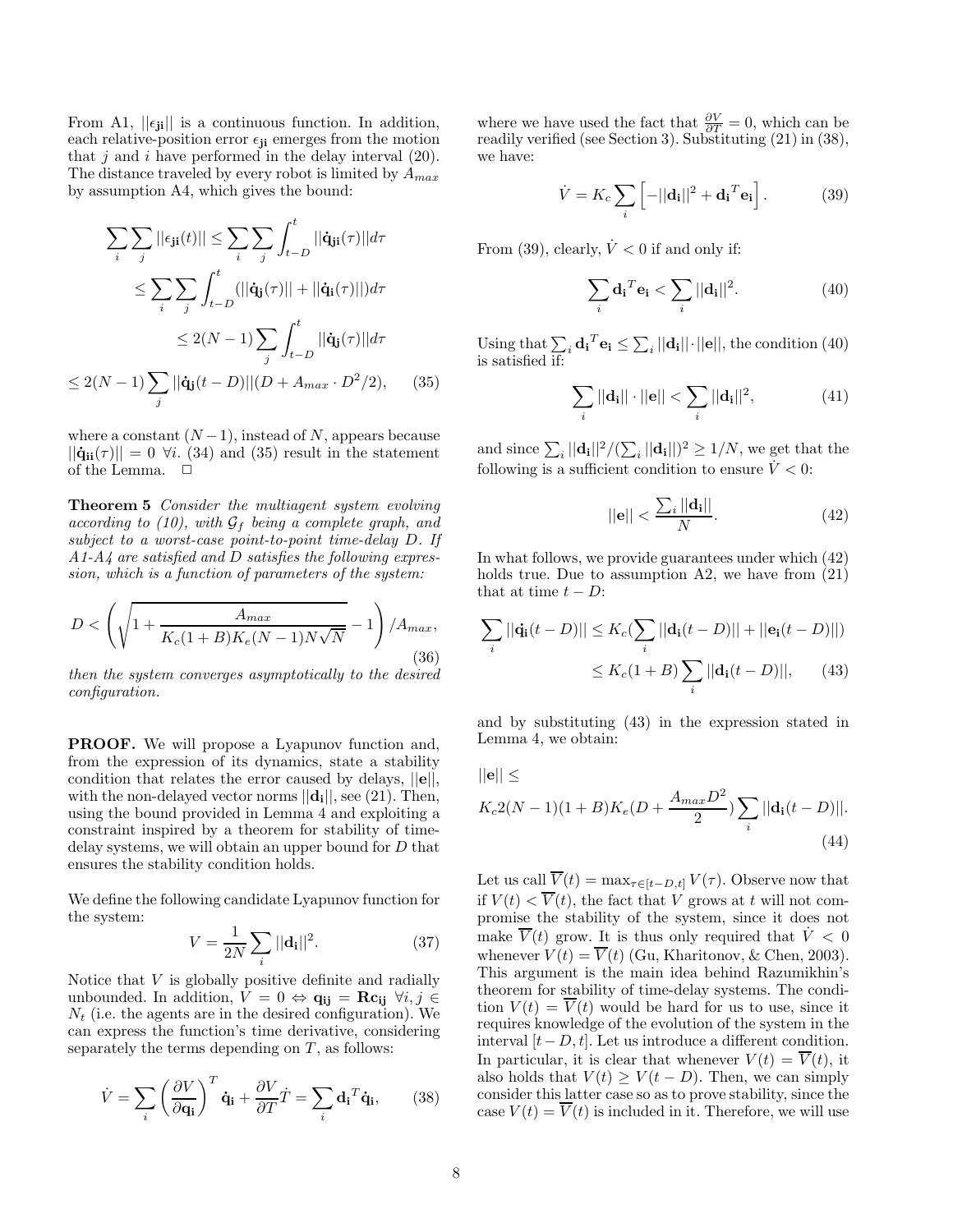the condition that stability is ensured if  $\dot{V}(t) < 0$  when it holds that  $V(t) > V(t - D)$ .

To enforce this stability condition, we first use that if  $V(t) \geq V(t - D)$ , then  $\sum_i ||\mathbf{d_i}(t)|| \geq \sum_i ||\mathbf{d_i}(t - D)||$  $D||/\sqrt{N}$ . This can be readily seen from (37). Thus, by substituting the latter expression in (44), we get:

$$
\frac{||\mathbf{e}||}{\sum_{i} ||\mathbf{d}_{i}||} \leq K_{c} 2(N-1)\sqrt{N}(1+B)K_{e}(D+\frac{A_{max}D^{2}}{2}).
$$
\n(45)

Then, we enforce (42) in order to guarantee  $\dot{V} < 0$ . From (45), it can be readily seen that (42) is satisfied and therefore, the system is stable, if the parameters of the system satisfy the following condition:

$$
K_c(1+B)K_e(D+A_{max}\cdot D^2/2)2(N-1)N\sqrt{N} < 1. \tag{46}
$$

Thus, by solving  $(46)$  with respect to D, we obtain that the system is asymptotically stable if the worst-case time-delay satisfies:

$$
D < \left(\sqrt{1 + \frac{A_{max}}{K_c(1+B)K_e(N-1)N\sqrt{N}}} - 1\right) / A_{max},\tag{47}
$$

which is the statement of the theorem.  $\Box$ 

**Remark 6** The bound  $(47)$  is conservative. There are various reasons for this: for instance, the delays (and the errors they generate) are assumed to be maximum and to affect the system in the worst possible manner, and the Lyapunov-based stability conditions used are only sufficient. Thus, we are overestimating the effects of delay, and it is clear that the system will be able to accommodate worst-case delays considerably larger than the bound we obtained.

Let us provide a more realistic bound for the worst-case delay in a typical practical scenario. We focus on the case where the delays are small compared to the time required for the system to converge with zero delays, which is, from (17), inversely proportional to  $K_cN$ . We assume the agents do not increase their speed, or do it negligibly, after  $t_0$ . Thus, we can consider  $A_{max} = 0$ . We can also use  $\sum_{i\in N_t} ||\mathbf{d_i}||$  instead of the theoretical one (42). We get an in practice the less restrictive stability condition  $||\mathbf{e}|| <$ expression analogous to  $(46)$ , which results in the bound:

$$
D_r < 1/(C_r K_c (N-1)\sqrt{N}),\tag{48}
$$

where  $C_r = 2(1+B)K_e$ . This new bound for the delay is still conservative, but it captures better the relationship between the maximum admissible delay and the time required for the system with zero delays to converge. Figure 4 illustrates the behavior of the bounds  $D$  and  $D_r$  as



Fig. 4. Maximum delays D, from  $(47)$ , and  $D_r$ , from  $(48)$ , as a function of  $K_c$  -shown in logarithmic scale- (left), and  $N$  (right).



Fig. 5. Simulation results for the eight-agent circular formation. Top: Paths followed by the agents. The final positions are joined by dashed lines. The agents are labeled with numbers. Bottom-Left: Desired geometric configuration. Bottom-Right: Evolution of the norm of the velocity vectors for the eight agents (full lines) and the sum of their cost functions scaled by a constant factor (dashed line).

a function of  $K_c$  and  $N$  (with the other parameters kept constant). We see that these bounds decrease as  $K_c$  and N grow.

Remark 7 Since ||e|| is generated by the motion of the agents, it is reasonable to assume, as we do in A2, that this magnitude will be bounded by that motion, governed by the vectors  $\mathbf{d_i}$ . Note that, thanks to allowing  $B > 1$ , A2 implies that  $||e||$  can be larger (but not arbitrarily larger) than the sum of norms of  $\mathbf{d_i}$ . In essence, A2 states that when all  $\mathbf{d_i}$  vanish,  $||\mathbf{e}||$  will vanish too. Observe that this ensures that the agents remain static once they reach the desired configuration (since  $V = 0$  implies all  $\mathbf{d_i} = \mathbf{0}$ , *i.e.*  $||e|| = 0$ , and in consequence the motion vectors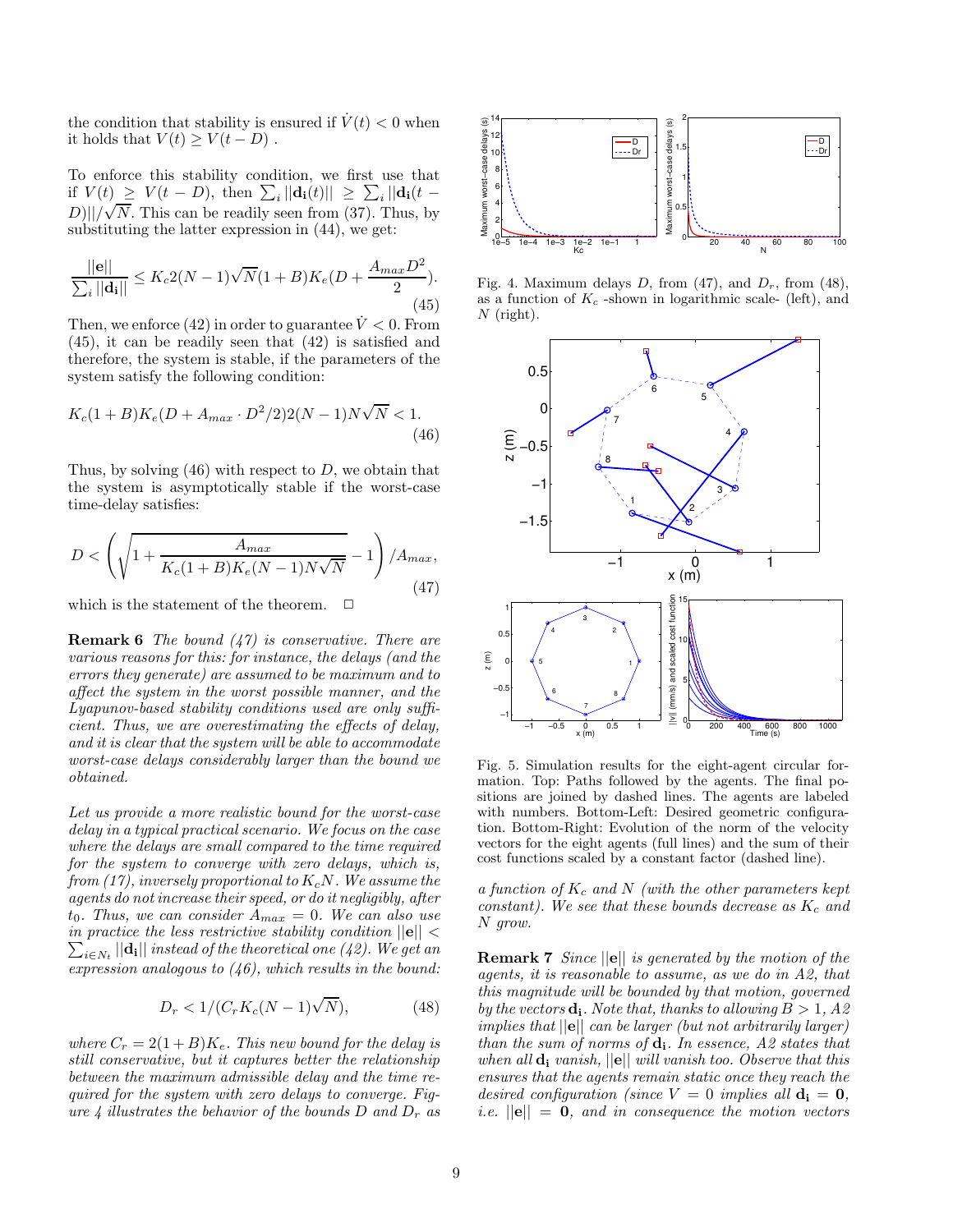

Fig. 6. Simulation results for a twenty-agent rectangular grid formation, considering a worst-case time-delay  $D = 25s$ . Top: desired configuration (left); agents' paths with zero delay (center) and with delays (right). The starting positions are marked with squares, while the final positions are marked with circles. Bottom: time evolution of the magnitudes of the agents' velocity vectors (thin lines) and their mean value (thick line), with zero delay (left) and with delays (center). Evolution of the formation rotation angles (expressed in a fixed arbitrary global reference frame) estimated by the agents, with delays (right).

perturbed by delays in (21) are null). It is immediate to see that the final formation is static when global up-to-date information is available (Section 4.1), looking at  $(10)$ .

Remark 8 Notice that it is ensured that A3 will be satisfied if two given agents remain separated (or, equivalently, if the agents do not all rendezvous), which is reasonable to assume. We analyze next the bounds M and p defined in this assumption. For small delays, the agents will reach the desired configuration moving along nearly straight lines. This steady convergence behavior means that typically, M will be equal to the smallest of two values: the initial sum  $|\sum_j\sum_{\bf k} {\bf q_{jk}}^T(t_0){\bf c_{jk}}|$  , and the value of the same sum when the desired formation is reached (i.e. when  $\mathbf{q_{jk}} = \mathbf{c_{jk}} \ \forall j, k$ ), which is  $\sum_j \sum_k ||\mathbf{c_{jk}}||^2$ . From assumption A3, given that  $\sum_j \sum_k \mathbf{q_{jk}}^T \mathbf{c}_{jk}^{\perp} = 0$ , we have that the sum  $\sum_j \sum_k \mathbf{q_{jk}}^T \mathbf{c_{jk}}$  will be nonzero. Concerning p, it depends on how the errors caused by delays  $||\epsilon_{jk}||$ compare with the interagent distances  $||\mathbf{q}_{ik}||$ . p will be large for small delays. We can safely choose it as equal to 2 for simplicity.

Remark 9 We can ensure that the acceleration bound  $A_{max}$  (A4) holds by reducing the control gain  $K_c$  below its nominal value, if necessary. Notice that this gain reduction would imply an increase of the admissible worstcase delay. Thus, the bound  $(47)$  always holds. The minimum gain achievable will always be positive. To see this, we reason that as the gain tends to zero, the agents would stop moving. Therefore, they would be well below the limit  $A_{max}$ , and  $K_c$  would not need to decrease further. It is worth highlighting that for any given worst-case delay of finite value, the system can be ensured to be stable by choosing the control gain  $K_c$  appropriately, according to  $(47)$  or  $(48)$ .

#### 5 Simulations

This section presents simulation results to illustrate the performance of the proposed formation control method. In the first example, we consider a circular formation composed of eight agents. As discussed in Section 4, a complete formation graph is employed. A gain  $K_c$  = 1e−3 is selected. The results are displayed in Fig. 5. The paths followed by the agents from arbitrary initial positions using our control strategy are rectilinear and show exponential convergence to the desired configuration, as theoretically expected. The desired geometric formation is also shown in the same figure. Observe that both the location and the orientation of the final agent configuration are arbitrary. In addition, we represent the norms of the agents' velocity vectors, which vanish when con-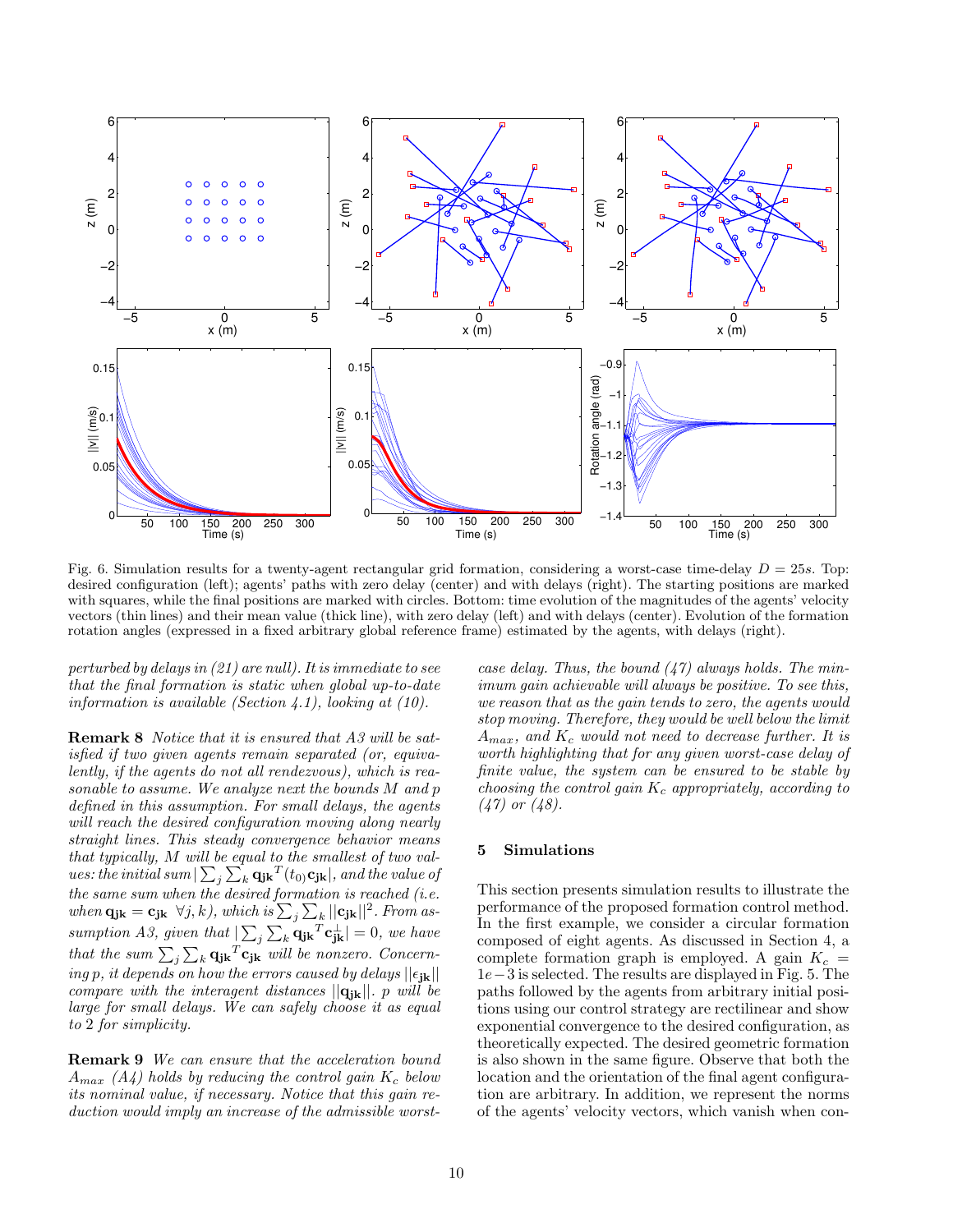vergence to the target formation is reached, and the sum of the cost functions computed by all the agents.

The second simulation example illustrates the behavior of the system when the information used by the agents to compute their control inputs is affected by time-delays. This case is interesting from a practical perspective, since it corresponds to a scenario where the agents obtain directly only local information, and acquire the rest of the information through multi-hop communications. It gives rise to a truly distributed framework. The total delay that a message experiences until it reaches its intended destination is equal to the sum of the delays incurred as the message travels through the individual links in the network on its way to its destination. We consider in the simulations that the transmission of information between every pair of agents has a different total delay, and that all these delays are constant and contained in the interval  $(0, D)$ . We also assume the agents have synchronized clocks, a common practical requirement in networked multiagent systems (Cortés, Martínez,  $\&$ Bullo, 2006; Mesbahi & Egerstedt, 2010; Schwager, Julian, Angermann, & Rus, 2011). We consider that every relative position measurement in the network has an associated time stamp. These time stamps are used by each agent to integrate consistently its own measurements with those received from its direct neighbors when computing its estimates of the relative positions of nondirect neighbors.

Figure 6 depicts the results for an example where the desired formation shape is a rectangular grid composed of twenty agents. We compare the performance of the system with no delays and with a worst-case delay of  $D =$ 25s. The same initial configuration is considered in both cases. The control gain is chosen as  $K_c = 1e - 3$ . When introducing the time-delays, we must specify the initial conditions, i.e. the state of the system for  $t \in (-D, 0)$ . We choose the agents to be static during that interval. The effects of the delays on the trajectories can be observed in the plots showing the agents' paths and velocities. In this case, the delays are small and the disturbance they generate is not very significant. Observe that in the presence of delays, the agents eventually reach an agreement in the rotation angles they compute (expressed in a common frame). The bounds described in section 4.2 are:  $D = 0.01s$ , obtained from (47) considering  $B = 2$ and neglecting  $A_{max}$ , and  $D_r = 0.2s$ , computed from (48) using  $C_r = 60$ . As stated previously, the system is stable for worst-case delays larger than these bounds.

Figure 7 illustrates how the system's performance degrades as the worst-case time-delay increases. A wedgeshaped ten-agent desired formation is used in this case. The gain is  $K_c = 3e - 3$ . It can be seen that when D increases, the Lyapunov function (37) eventually becomes non monotonic. In addition, for large delays (larger than 50s. in this case) the system is not stable. The performance of the system remains close to that of the zero-



Fig. 7. Simulation results for a ten-agent wedge-shaped formation. Left: Time to convergence vs. the worst-case delay D. Right: Evolution of the Lyapunov function  $V$  for  $D$  equal to 0, 15, 30, 45 and 60s.

delay case as long as D remains small compared to the time to convergence without delays. The figure also illustrates how the degradation of the convergence speed gets worse as D becomes larger. The time to convergence shown is estimated as the one at which the remaining control error is less than 1% of the initial one. For this example, the bounds described in section 4.2, computed as in the previous simulations, have the following values:  $D = 0.02s$ . (47) and  $D_r = 0.19s$ . (48).

### 6 Discussion and Conclusion

We have presented a control method through which a group of mobile agents can be stabilized to a desired geometric configuration. The approach employs the relative interagent positions for this task, and its relevance lies in the fact that it does not require a global common coordinate system or orientation agreement among the agents. In this paper, we focused in particular on a scenario in which all the agents have complete information of the system, obtained through multi-hop communications. This is practically feasible for a number of agents in the hundreds with state-of-the-art technology in wireless communications and mobile computing. Observe that, even if complete information is employed, the fact that it is expressed locally represents a significant difficulty if a coordinated behavior is desired, as discussed in the introduction of the paper. The use of full system information means that our method provides performance advantages, e.g. in terms of speed of convergence, when compared with locally-optimal, partial information-based approaches. For the sake of scalability and flexibility, it would be interesting to make the use of information distributed in our scheme, i.e. to require each agent to know the relative positions of only a subset of the other agents. We have observed in extensive simulations that the presented method can be successfully extended, in some cases, to scenarios with distributed information (i.e. incomplete formation graphs). In particular, the stability of the controller is observed to depend on both the characteristics of the formation graph and the geometry of the desired configuration. In light of (10), stabilization to the desired formation in this case may be posed as a nonlinear consensus problem where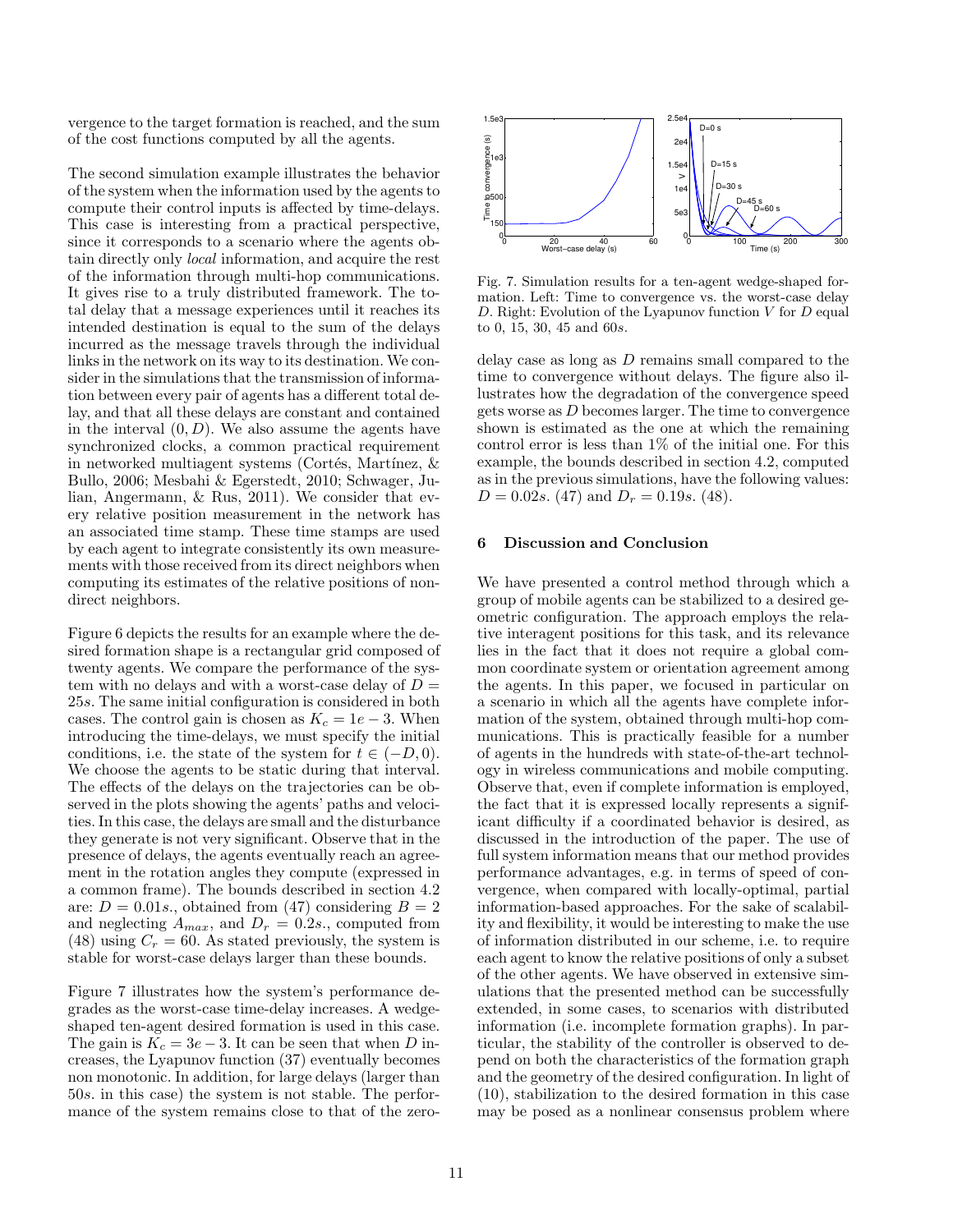agreement on the rotation matrices  $\mathbf{R}_{i}$  is required.

Our future work will consider the case in which the agents use only partial information of the group, corresponding to a subset of neighbors. The final objective is to characterize the classes of formation graphs and desired geometric configurations for which the proposed method can be effective. In addition, another relevant issue to explore is the consideration of nonholonomic kinematic agents.

## References

- Anderson, B. D. O. (2011). Morse theory and formation control. In Mediterranean Conference on Control & Automation (pp. 656-661).
- Anderson, B. D. O., Yu, C., Fidan, B., & Hendrickx, J. M. (2008). Rigid graph control architectures for autonomous formations. IEEE Control Systems, 28(6), 48-63.
- Coogan, S., & Arcak, M. (2012). Formation control with size scaling using relative displacement feedback. In: American Control Conference (pp. 3877-3882).
- Cortés, J. (2009). Global and robust formation-shape stabilization of relative sensing networks. Automatica, 45(12), 2754–2762.
- Cortés, J., Martínez, S., & Bullo, F. (2006). Robust rendezvous for mobile autonomous agents via proximity graphs in arbitrary dimensions. IEEE Transactions on Automatic Control, 51(8), 1289-1298.
- Desai, J. P., Ostrowski, J. P., & Kumar, V. (2001). Modeling and control of formations of nonholonomic mobile robots. IEEE Transactions on Robotics and Automation, 17(6), 905-908.
- Dimarogonas, D. V., & Johansson, K. H. (2009). Further results on the stability of distance-based multirobot formations. In: American Control Conference (pp. 2972-2977).
- Dimarogonas, D. V., & Kyriakopoulos, K. J. (2008). A connection between formation infeasibility and velocity alignment in kinematic multi-agent systems. Automatica, 44(10), 2648-2654.
- Dong, W., & Farrell, J. A. (2008). Cooperative control of multiple nonholonomic mobile agents. IEEE Transactions on Automatic Control, 53(6), 1434-1448.
- Gu, K., Kharitonov, V. L., & Chen, J. (2003). Stability  $of Time-Delay Systems. Birkhäuser.$
- Guo, J., Lin, Z., Cao, M., & Yan, G. (2010). Adaptive control schemes for mobile robot formations with triangularised structures. IET Control Theory and Applications, 4(9), 1817-1827.
- Hendrickx, J. M., Anderson, B. D. O., Delvenne, J. C., & Blondel, V. D. (2007). Directed graphs for the analysis of rigidity and persistence in autonomous agent systems. International Journal of Robust and Nonlinear Control, 17(10-11), 960-981.
- Hua, C., & Guan, X. (2008). Output feedback stabilization for time-delay nonlinear interconnected systems

using neural networks. IEEE Transactions on Neural Networks, 19(4), 673-688.

- Jadbabaie, A., Lin, J., & Morse, A. S. (2003). Coordination of groups of mobile autonomous agents using nearest neighbor rules. IEEE Transactions on Automatic Control, 48(6), 988-1001.
- Ji, M., & Egerstedt, M. (2007). Distributed coordination control of multiagent systems while preserving connectedness. IEEE Transactions on Robotics, 23(4), 693-703.
- Kan, Z., Dani, A., Shea, J., & Dixon, W. (2012). Network connectivity preserving formation stabilization and obstacle avoidance via a decentralized controller. IEEE Transactions on Automatic Control, 57(7), 1827-1832.
- Krick, L., Broucke, M., & Francis, B. (2008). Stabilization of infinitesimally rigid formations of multi-robot networks. In: IEEE Conference on Decision and Control (pp. 477-482).
- Lin, Z., Francis, B., & Maggiore, M. (2005). Necessary and sufficient graphical conditions for formation control of unicycles. IEEE Transactions on Automatic Control, 50(1), 121-127.
- López-Nicolás, G., Aranda, M., Mezouar, Y., & Sagüés, C. (2012). Visual control for multirobot organized rendezvous. IEEE Transactions on Systems, Man, and Cybernetics, Part B: Cybernetics, 42(4), 1155–1168.
- Mesbahi, M., & Egerstedt, M. (2010). Graph theoretic methods in multiagent networks. Princeton University Press.
- Moshtagh, N., Michael, N., Jadbabaie, A., & Daniilidis, K. (2009). Vision-based, distributed control laws for motion coordination of nonholonomic robots. IEEE Transactions on Robotics, 25(4), 851-860.
- Nedic, A., & Ozdaglar, A. (2010). Convergence rate for consensus with delays. Journal of Global Optimization, 47(3), 437-456.
- Oh, K.-K., & Ahn, H.-S. (2011). Formation control of mobile agents based on inter-agent distance dynamics. Automatica, 47(10), 2306–2312.
- Oh, K.-K., & Ahn, H.-S. (2014). Formation control and network localization via orientation alignment. IEEE Transactions on Automatic Control, 59(2), 540-545.
- Olfati-Saber, R., Fax, J. A., & Murray, R. M. (2007). Consensus and cooperation in networked multi-agent systems. Proceedings of the IEEE, 95(1), 215-233.
- Olfati-Saber, R., & Murray, R. M. (2002). Distributed cooperative control of multiple vehicle formations using structural potential functions. In: IFAC World Congress (pp. 346-352).
- Papachristodoulou, A., Jadbabaie, A., & Munz, U. (2010). Effects of delay in multi-agent consensus and oscillator synchronization. IEEE Transactions on Automatic Control, 55(6), 1471-1477.
- Ren, W., & Atkins, E. (2007). Distributed multi-vehicle coordinated control via local information exchange. International Journal of Robust and Nonlinear Con $trol, 17(10-11), 1002-1033.$
- Richard, J. P. (2003). Time-delay systems: an overview